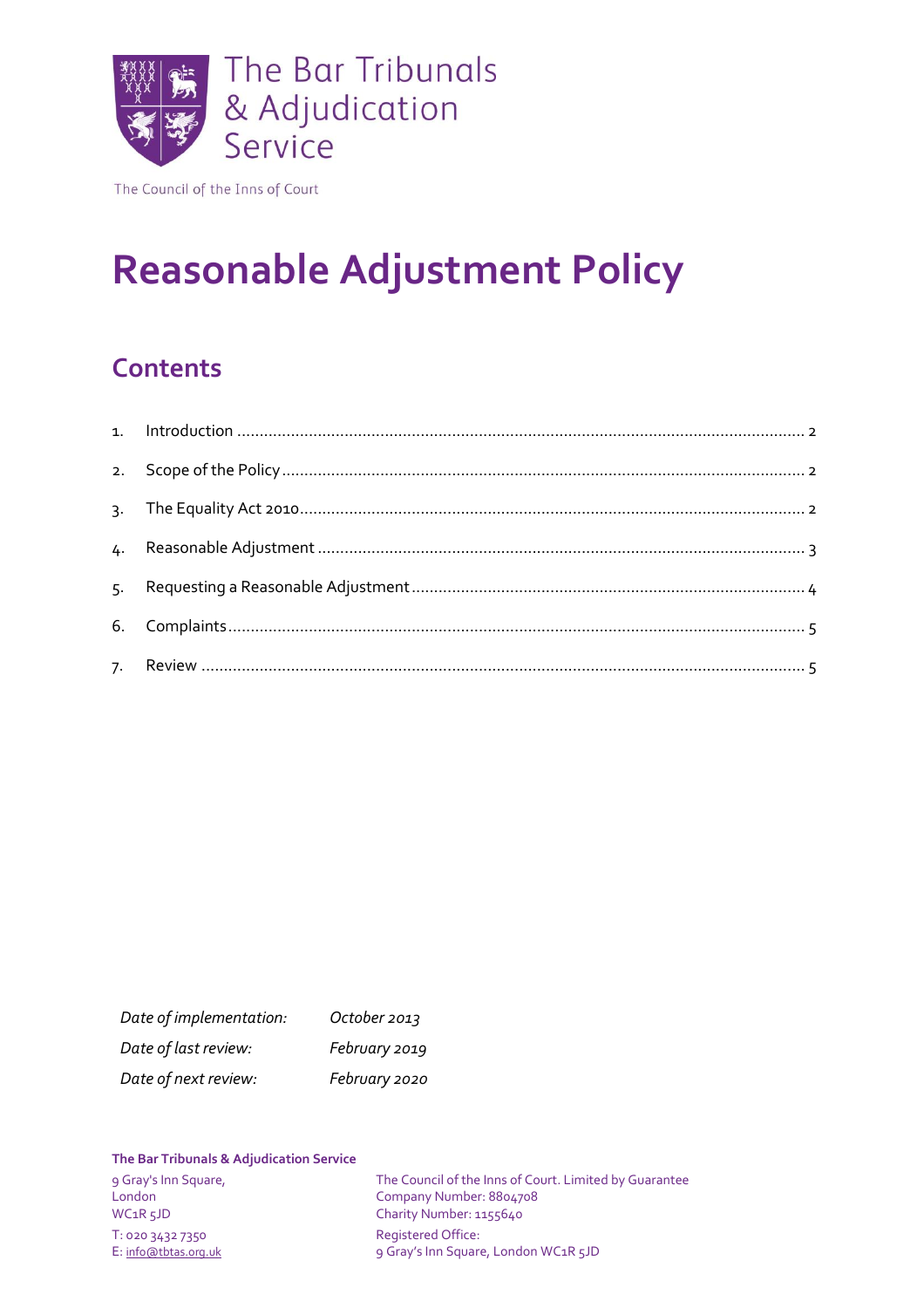#### <span id="page-1-0"></span>**1. Introduction**

- 1.1 The Bar Tribunals and Adjudication Service ('BTAS') is responsible for recruiting; appointing, administering and adjudicating Disciplinary Tribunals, including Tribunals which consider the most serious allegations of professional misconduct against barristers.
- 1.2 In addition to Disciplinary Tribunals, BTAS has similar responsibilities for Fitness to Practise hearings and Interim Suspension Panels for barristers.
- 1.3 BTAS also administers and supports the Inns' Conduct Committee (ICC), a committee responsible for adjudicating on any misconduct issues arising from applications for admission to an Inn of Court or misconduct matters relating to student members of an Inn.

### <span id="page-1-1"></span>**2. Scope of the Policy**

- 2.1 BTAS legal duties under the Equality Act 2010 may differ depending on the nature of a person's involvement with BTAS. Under the Equality Act 2010 BTAS is a service provider; providing the service of constituting Disciplinary Tribunals and Conduct Committees for the public or a section of the public. BTAS is also an employer and recruiter.
- 2.2 BTAS is committed to improving accessibility for service users, candidates, employees and the public. BTAS is committed to ensuring that disabled people are not discriminated against.
- 2.3 This policy does not intend to be an exhaustive list of the reasonable adjustments available, but a general policy outlining BTAS's legal duties and commitment. Many of the reasonable adjustments referred to in this policy may also be available to those without disabilities, for example large print documents.

### <span id="page-1-2"></span>**3. The Equality Act 2010**

- 3.1 Under s6(1) Equality Act 2010 a disability is defined as a person having a physical or mental impairment and the impairment has a substantial and long-term adverse effect on a person's ability to carry out normal day-to-day activities
- 3.2 Under s20 Equality Act 2010 there is a duty to make reasonable adjustments. The duty has three requirements: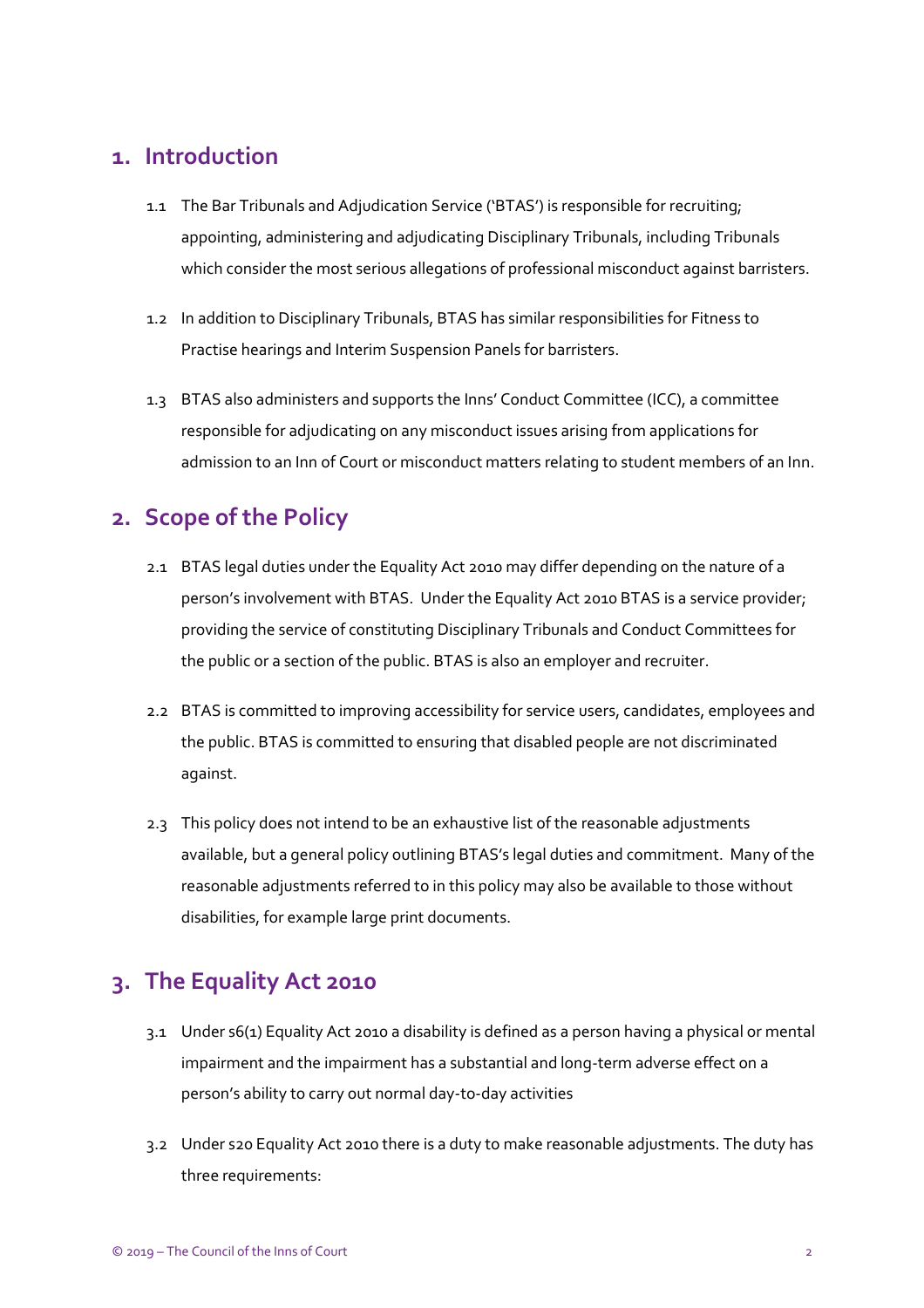- *a. Where a provision, criterion or practice of A's puts a disabled person at a substantial disadvantage in relation to a relevant matter in comparison with persons who are not disabled, to take such steps as it is reasonable to have to take to avoid the disadvantage.*
- *b. Where a physical feature puts a disabled person at a substantial disadvantage in relation to a relevant matter in comparison with persons who are not disabled, to take such steps as it is reasonable to have to take to avoid the disadvantage.*
- *c. Where a disabled person would, but for the provision of an auxiliary aid, be put at a substantial disadvantage in relation to a relevant matter in comparison with persons who are not disabled, to take such steps as it is reasonable to have to take to provide the auxiliary aid.*

#### <span id="page-2-0"></span>**4. Reasonable Adjustment**

- 4.1 To make an adjustment means to make a physical change to premises or to change work practices to avoid or correct the disadvantage to a person with a disability.
- 4.2 When deciding what is reasonable, BTAS will consider the following:
	- a. how effective the change will be in assisting disabled people in general or a particular service user or staff member;
	- b. whether it can actually be done;
	- c. BTAS resources and size, and
	- d. the cost.
- 4.3 There is no prescribed list of reasonable adjustments; the adjustment will depend on the individual's needs. BTAS will not make any assumptions about what reasonable adjustment is suitable. BTAS will discuss the reasonable adjustment with the person concerned.
- 4.4 Some examples of the reasonable adjustments BTAS can provide include:
	- a. Large print text.
	- b. Extra time for candidates at interview or during written tests.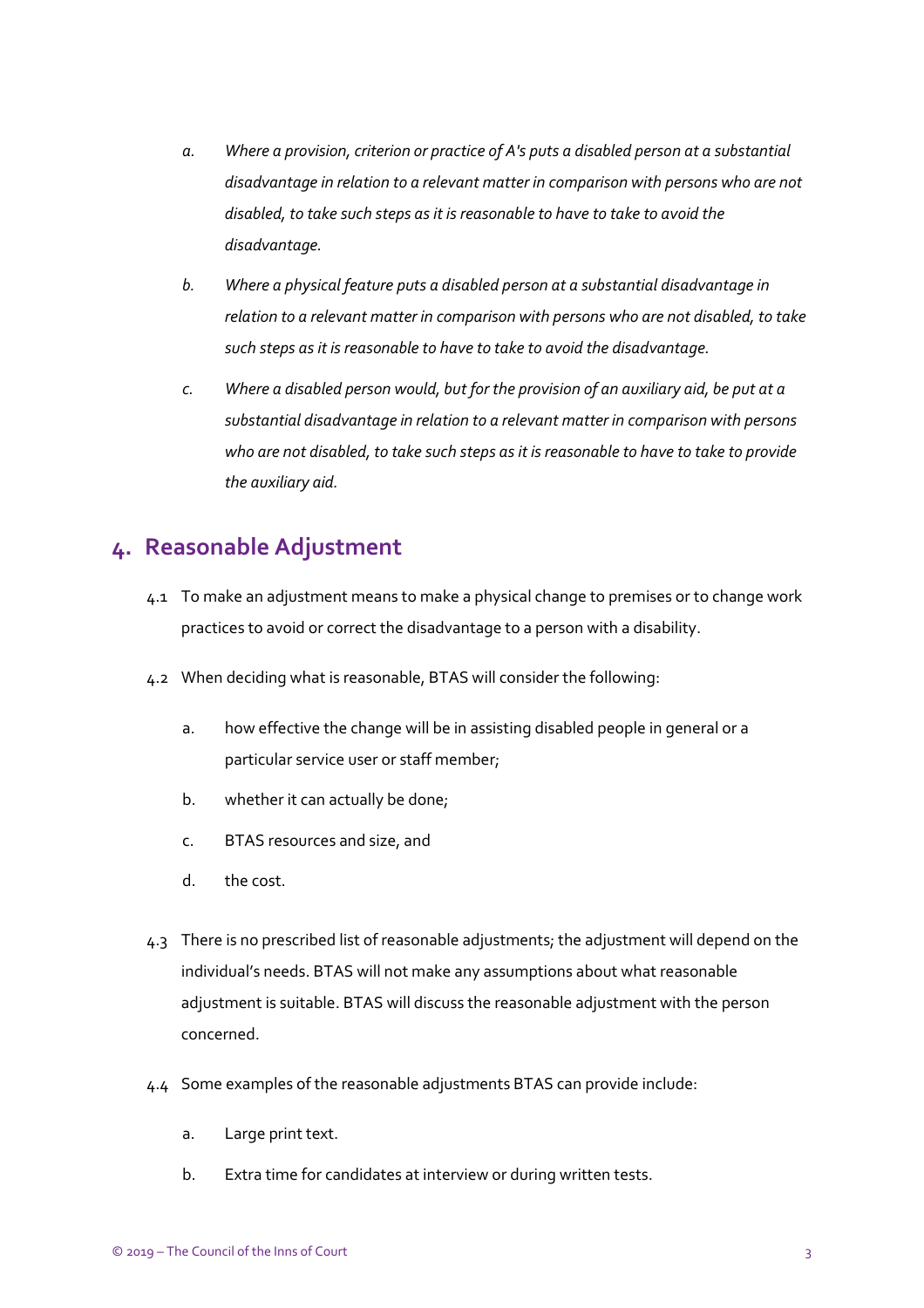- c. Translating documents or producing documents in Braille.
- d. Helping someone with a mental impairment understand the Tribunal process and/or offering a pre hearing visit to the Tribunal Suite.
- e. Induction loop in the Tribunal Suite.
- f. Communicating with someone through their representative.
- g. Providing documents on coloured paper or with a specific colour contrast (as requested).
- h. Wheelchair access.
- i. Disabled and assisted washroom facilities.
- j. Provision of a car parking space.
- k. Expenses for taxis.
- l. Special dietary requirements.
- m. Accessibility provisions on the BTAS website.

#### <span id="page-3-0"></span>**5. Requesting a Reasonable Adjustment**

- 5.1 BTAS will make candidates, service users, employees and the public aware that BTAS can provide reasonable adjustments by:
	- a. Asking people in the first correspondence; do they require reasonable adjustments?
	- b. As part of our Equality & Diversity monitoring, asking our panellists and committee members whether they require any reasonable adjustments in order to undertake their respective role with BTAS.
	- c. Working with service users to ensure that referrals have been asked about reasonable adjustments.
	- d. Ensuring the facilities already in place in the premises are well signposted e.g. induction loop sign on display.
	- e. Noting any reasonable adjustments required on personnel and/or case files.
	- f. The publication of this policy on the BTAS websit[e www.tbtas.org.uk](file://///coicsbs/TBTAS_Shared/Policies%20&%20Reports/TBTAS%20Policies/Current/Branded/www.tbtas.org.uk)